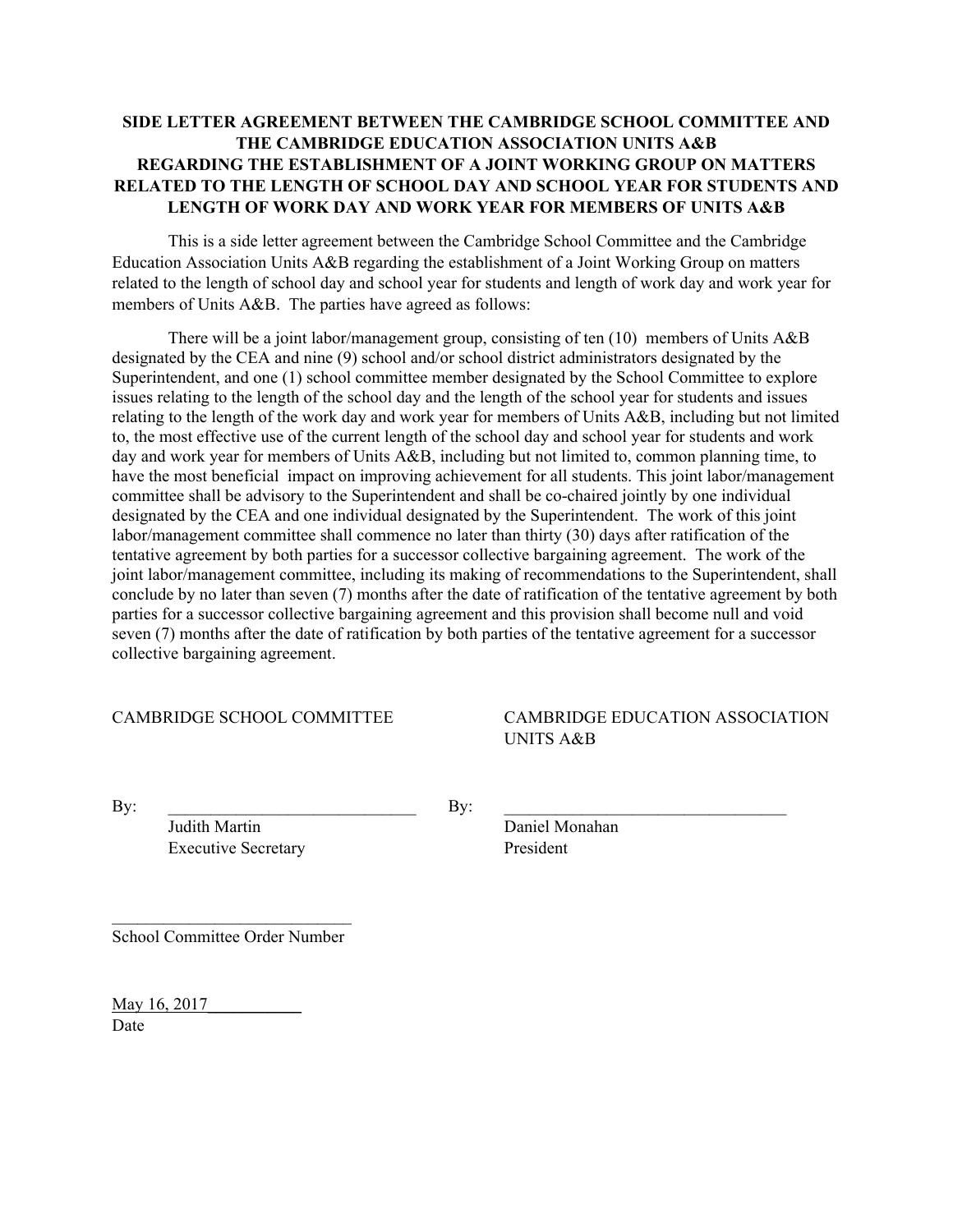### **SIDE LETTER AGREEMENT BETWEEN THE CAMBRIDGE SCHOOL COMMITTEE AND THE CAMBRIDGE EDUCATION ASSOCIATION UNITS A&B REGARDING THE ESTABLISHMENT OF EDUCATOR ADVISORY GROUP ON CURRICULUM & INSTRUCTION**

This is a side letter agreement between the Cambridge School Committee and the Cambridge Education Association Units A&B regarding the establishment of educator advisory group on curriculum & instruction. The parties have agreed as follows:

Cambridge Public Schools (CPS) and the Cambridge Education Association (CEA) recognize that educator input is vital to making informed decisions related to curriculum, instruction, assessment and professional development. Educators play an active role in curriculum design and review teams and lead many professional development courses for their colleagues. The Educator Advisory Group on Curriculum & Instruction is comprised of up to twelve (12) educators, representing each education level (elementary, upper and high), from general and special education, and includes classroom teachers, specialists, and coaches. This group is advisory to the Assistant Superintendent for Curriculum & Instruction for the purposes of looking at the system as a whole and providing input as part of the Assistant Superintendent's entry and strategic planning process. Members of the group will be decided by the Assistant Superintendent for Curriculum & Instruction and the president of the CEA. To ensure alignment across the district, the Assistant Superintendent of Curriculum  $\&$  Instruction may invite principals/heads of upper schools or central office based administrators to attend relevant meetings. The meeting frequency for this group shall be determined by the Assistant Superintendent for Curriculum  $\&$ Instruction in consultation with the President of the CEA. The terms of this side letter shall expire on August 31, 2020 and shall not continue unless the parties mutually agree to the continuation of the terms of this side letter.

# CAMBRIDGE SCHOOL COMMITTEE CAMBRIDGE EDUCATION ASSOCIATION UNITS A&B

 $\mathbf{By:}$ 

Judith Martin Daniel Monahan Executive Secretary President

 $\mathcal{L}_\text{max}$  , where  $\mathcal{L}_\text{max}$  and  $\mathcal{L}_\text{max}$ School Committee Order Number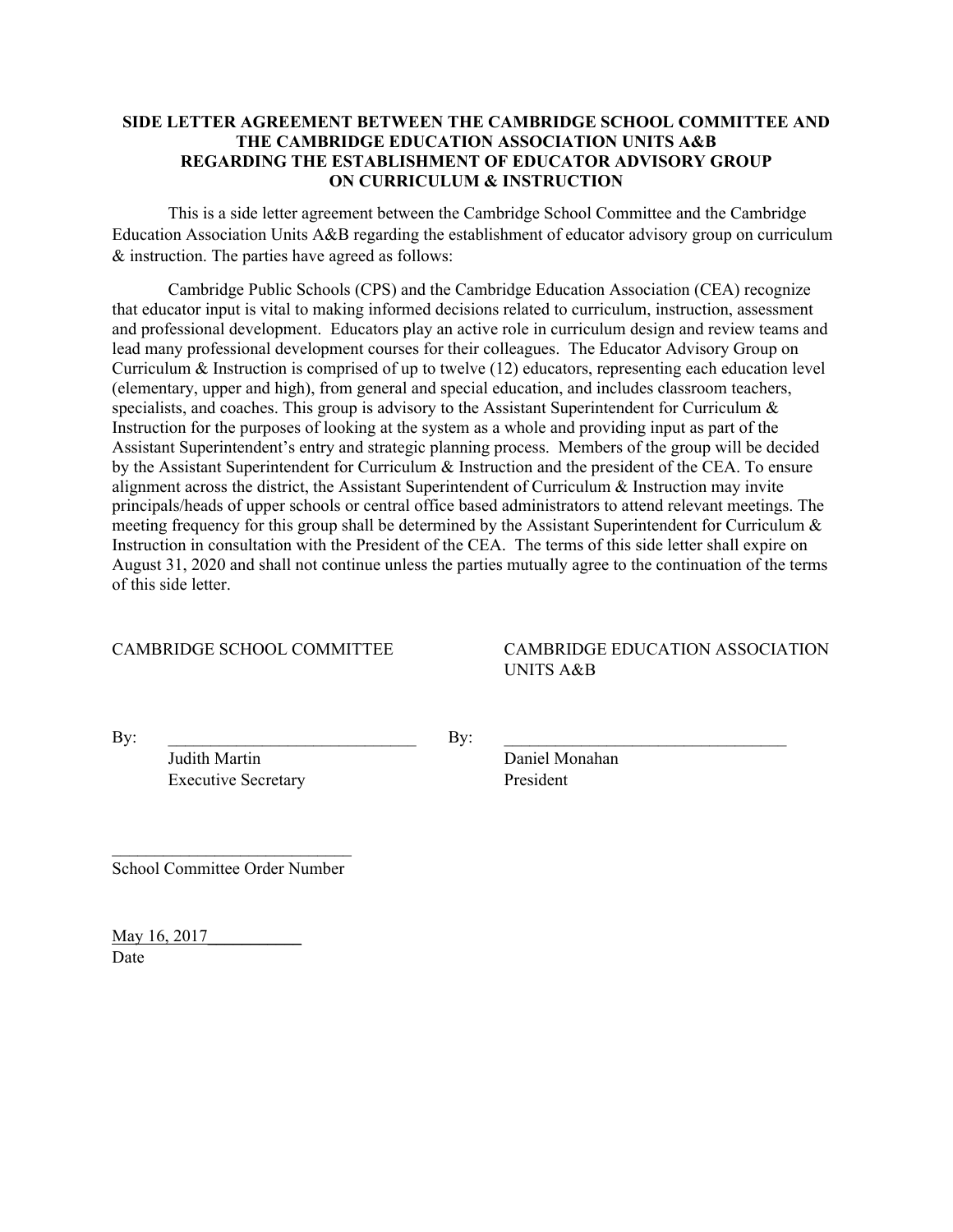### **SIDE LETTER AGREEMENT BETWEEN THE CAMBRIDGE SCHOOL COMMITTEE AND THE CAMBRIDGE EDUCATION ASSOCIATION UNITS A&B REGARDING THE ESTABLISHMENT OF A JOINT WORKING GROUP ON PEER EDUCATOR EVALUATION AND REVIEW**

This is a side letter agreement between the Cambridge School Committee and the Cambridge Education Association Units A&B regarding the establishment of a Joint Working Group on Peer Educator Evaluation and Review effective as of September 1, 2017. The parties have agreed as follows:

There shall be a Joint Working Group on the Peer Educator Evaluation and Review Program (PEER Program), consisting of four (4) members of Units A&B designated by the CEA and four (4) school administrators designated by the Superintendent to provide input and to inform issues relating to implementation of the PEER Program. This Joint Working Group shall be co-chaired jointly by one individual designated by the CEA and one by the Superintendent or designee. This Joint Working Group shall be advisory to the Superintendent of Schools and the CEA Unit A&B Contract Negotiating Committee. The work of the Joint Working Group will be determined by the Superintendent or designee and the co-chair of the Joint Working Group and the members of this Joint Working Group and school administrators as designated by the co-chairs. The work of this Joint Working Group shall commence no later than thirty (30) days after ratification of the tentative agreement by both parties for a successor collective bargaining agreement. The meeting frequency of this Joint Working Group shall be at any frequency as jointly agreed to by the Superintendent or designee and the co-chair of the Joint Working Group.

The charge of the Joint Working Group shall be: (i) to make recommendations about implementation of the Peer Educator Evaluation and Review Program. Implementation includes professional development for the Peer Educators; (ii) collect feedback on the implementation of the Peer Educator Evaluation and Review Program and make recommendations for modifications and expansions; and (iii) by June 2018 make recommendations about the expansion of this program to include peer assistance and review of educators on Developing Educator Plans, Directed Growth Plans and Improvement Plans.

Adoption of any recommendation that is a mandatory subject of bargaining will be referred to and is subject to bargaining by the School Committee and the CEA.

CAMBRIDGE SCHOOL COMMITTEE CAMBRIDGE EDUCATION ASSOCIATION UNITS A&B

 $\mathbf{By:}$ 

Judith Martin Daniel Monahan Executive Secretary President

 $\mathcal{L}_\text{max}$  , where  $\mathcal{L}_\text{max}$  and  $\mathcal{L}_\text{max}$ School Committee Order Number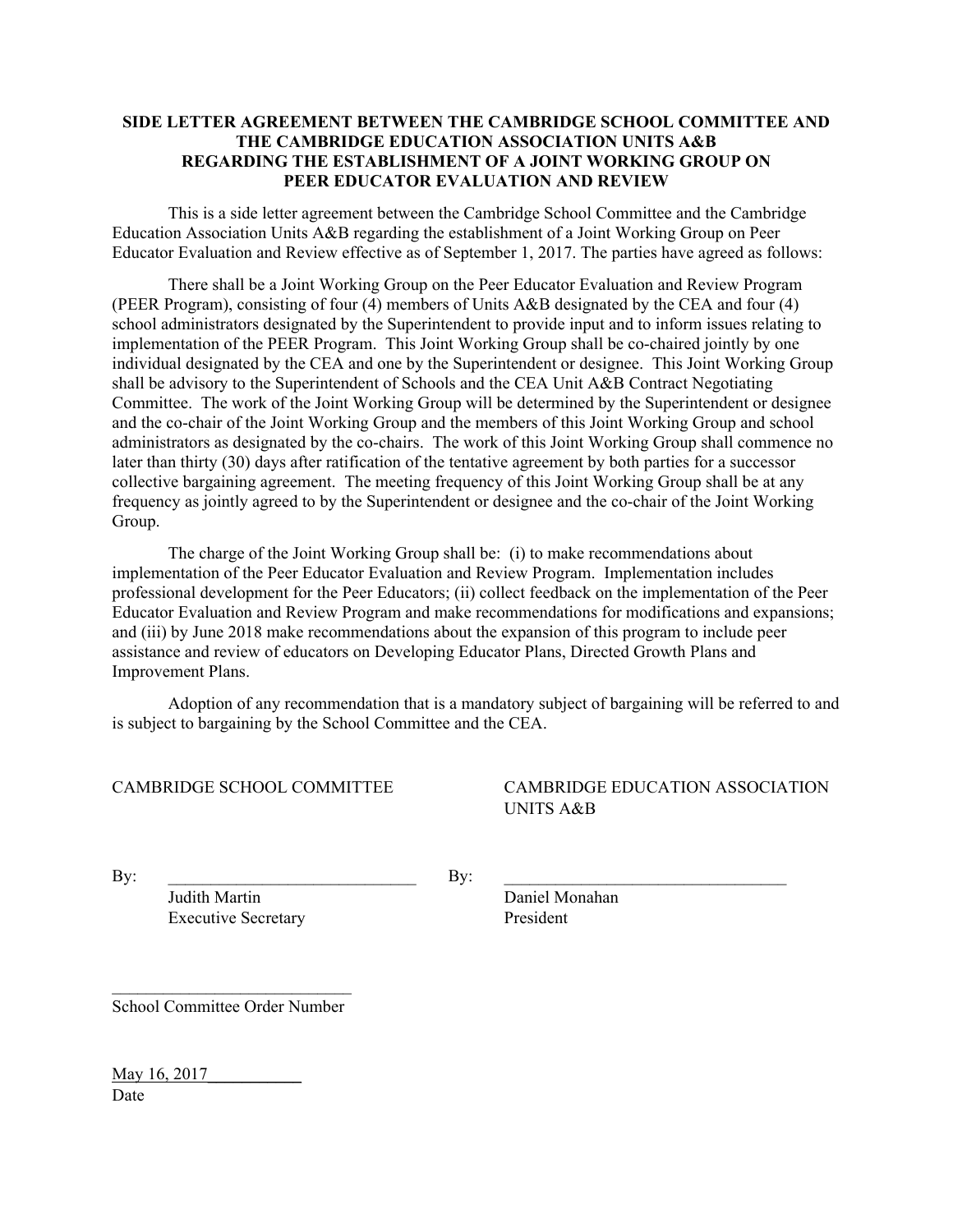# **SIDE LETTER AGREEMENT BETWEEN THE CAMBRIDGE SCHOOL COMMITTEE AND THE CAMBRIDGE EDUCATION ASSOCIATION UNITS A&B REGARDING ESTABLISHMENT OF JOINT STUDENT SERVICES WORKING GROUP**

This is a side letter agreement between the Cambridge School Committee and the Cambridge Education Association Units A&B regarding the establishment of Joint Student Services Working Group effective as of September 1, 2017. The parties have agreed as follows:

There shall be a Joint Student Services Working Group, consisting of eight (8) representative staff from members of Unit A from all areas within the Office of Student Services (physical therapy, occupational therapy, psychologists, counselors, speech language therapists, special education teachers, including special education teachers in substantially separate classrooms) designated by the CEA, four (4) members of Unit B from the Office of Student Services (Director of OSS and the three OSS Coordinators) and the Assistant Superintendent for Student Services and three principals designated by the Assistant Superintendent of Student Services to provide input and to identify topics for joint training sessions to be offered by the Office of Student Services and the CEA for interested members of CEA Units A&B on special education issues, including caseloads and special education laws and regulations which courses may be offered as part of the choice courses available for educators and which shall also be periodically offered as voluntary offerings for members of CEA Units A&B after the school day. This Joint Student Services Working Group also shall meet to review the Office of Student Services' analysis of caseloads to ensure equity across the school district for Office of Student Services staff. This Joint Student Services Working Group shall be co-chaired jointly by one individual designated by the CEA and by the Assistant Superintendent for Student Services. This Joint Student Services Working Group shall be advisory to the Assistant Superintendent for Student Services. The work of the Joint Student Services Working Group will be determined by the Assistant Superintendent for Student Services in consultation with the co-chair of the Joint Student Services Working Group and the members of this Joint Student Services Working Group. The work of this Joint Student Services Working Group shall commence no later than thirty (30) days after ratification of the tentative agreement by both parties for a successor collective bargaining agreement. The meeting frequency of this Joint Student Services Group shall be bimonthly or at any other frequency as jointly agreed to by the Assistant Superintendent for Student Services and the co-chair of the Joint Student Services Working Group for the first ten (10) months after ratification of the collective bargaining agreement, not including the months of July and August. Thereafter, the Joint Student Services Working Group shall meet three (3) times a year.

CAMBRIDGE SCHOOL COMMITTEE CAMBRIDGE EDUCATION ASSOCIATION UNITS A&B

 $\mathbf{By:}$ 

Judith Martin Daniel Monahan Executive Secretary President

 $\mathcal{L}_\text{max}$ School Committee Order Number

May 16, 2017 Date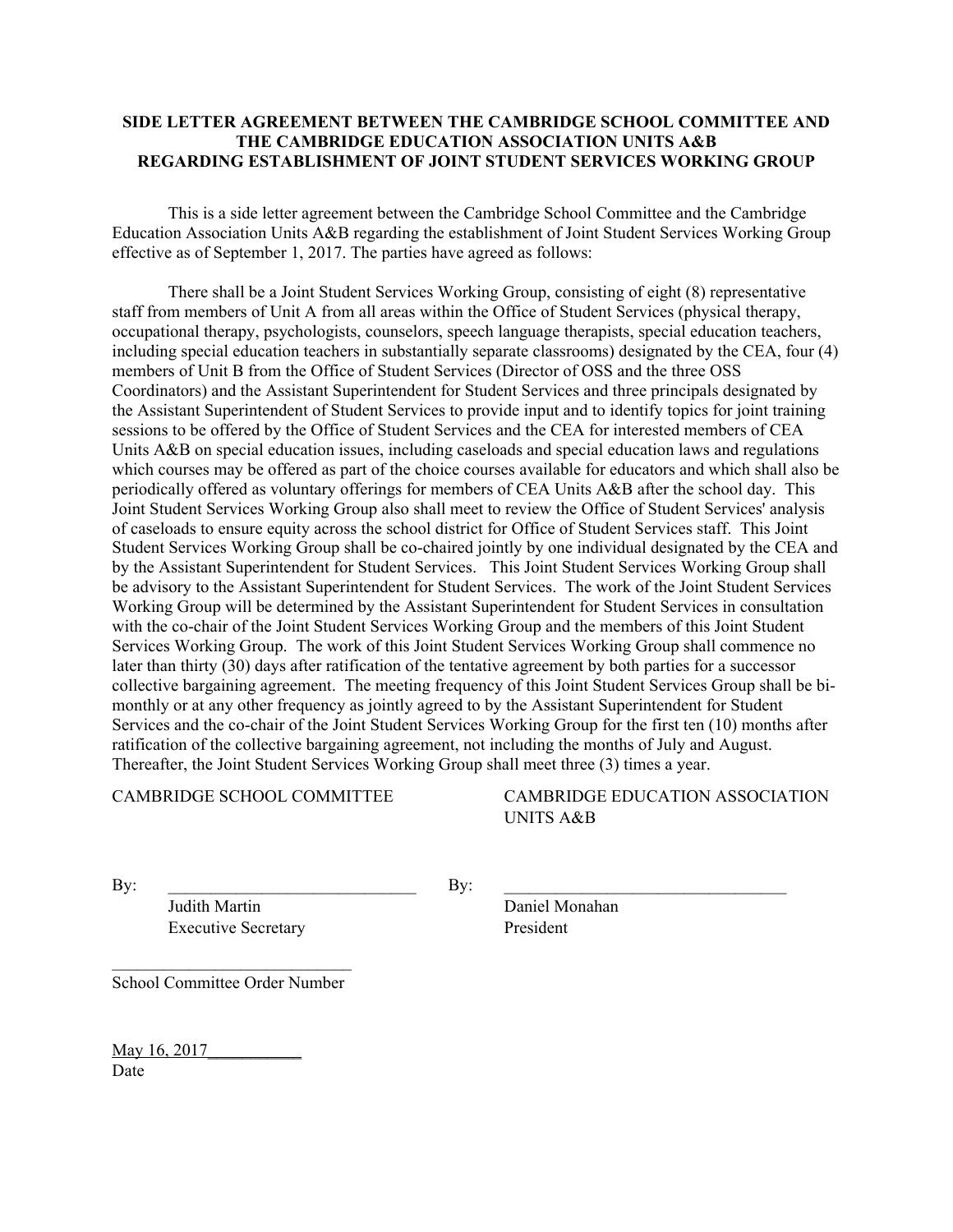### **SIDE LETTER AGREEMENT BETWEEN THE CAMBRIDGE SCHOOL COMMITTEE AND THE CAMBRIDGE EDUCATION ASSOCIATION UNITS A&B REGARDING ESTABLISHMENT OF A DIVERSITY COMMITTEE**

This is a side letter agreement between the Cambridge School Committee and the Cambridge Education Association Units A&B regarding the establishment of a Diversity Committee effective as of September 1, 2017. The parties have agreed as follows:

 The Committee and the Association agree that for the duration of this contract through August 31, 2020 there will be an advisory Diversity Committee which shall be co-chaired by the Superintendent or his/her designee and the CEA President, and shall be comprised of six (6) Unit A and B representatives to be selected by the CEA President to include two (2) elementary school representatives, two (2) upper school representatives, and two (2) high school representatives, which may include within these six (6) representatives specialist representatives as determined by the CEA. The Diversity Committee shall be advisory to the Superintendent and the purpose of the Diversity Committee shall be to bring forward to the Superintendent issues of diversity identified by the CEA and to develop advisory recommendations to the Superintendent with respect to such issues. The terms of this side letter shall expire on August 31, 2020 and shall not continue unless the parties mutually agree to the continuation of the terms of this side letter.

CAMBRIDGE SCHOOL COMMITTEE CAMBRIDGE EDUCATION ASSOCIATION UNITS A&B

 $\mathbf{By:}$ 

Judith Martin Daniel Monahan Executive Secretary President

School Committee Order Number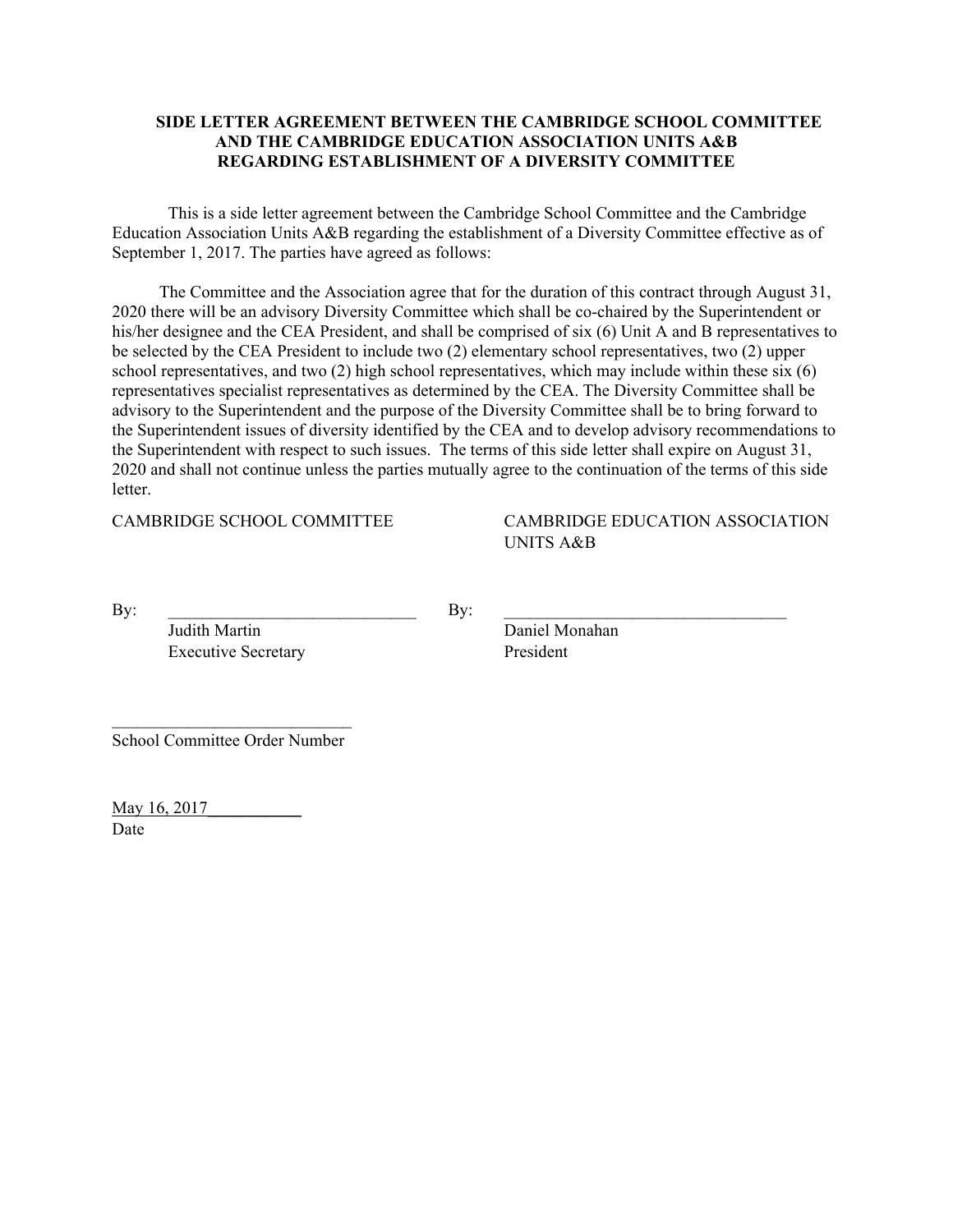### **SIDE LETTER AGREEMENT BETWEEN THE CAMBRIDGE SCHOOL COMMITTEE AND THE CAMBRIDGE EDUCATION ASSOCIATION UNITS A&B REGARDING ESTABLISHMENT OF JOINT WORKING GROUP ON PROFESSIONAL DEVELOPMENT**

This is a side letter agreement between the Cambridge School Committee and the Cambridge Education Association Units A&B regarding the establishment of Joint Working Group on Professional Development effective as of September 1, 2017. The parties have agreed as follows:

There shall be a Joint Working Group on Professional Development, consisting of six (6) members of Units A&B designated by the CEA and six (6) school administrators designated by the Superintendent to provide input and to inform issues relating to assessing reallocation and restructuring of professional development time. This Joint Working Group shall be co-chaired jointly by one individual designated by the CEA and by the Deputy Superintendent or a designee. This Joint Working Group shall be advisory to the Superintendent of Schools. The work of the Joint Working Group will be determined by the Deputy Superintendent or designee in consultation with the co-chair of the Joint Working Group and the members of this Joint Working Group and school administrators as designated by the Superintendent and/or Deputy Superintendent. The work of this Joint Working Group shall commence no later than thirty (30) days after ratification of the tentative agreement by both parties for a successor collective bargaining agreement. The meeting frequency of this Joint Working Group shall be bi-monthly or at any other frequency as jointly agreed to by the Deputy Superintendent or designee and the co-chair of the Joint Working Group. The work of the Joint Working Group shall expire at the end of the term of this collective bargaining agreement. In other words, this provision shall become null and void as of the last date of the successor collective bargaining agreement (i.e., even if the parties are still negotiating for a successor agreement this provision will be eliminated as of the last date of the successor collective bargaining agreement).

CAMBRIDGE SCHOOL COMMITTEE CAMBRIDGE EDUCATION ASSOCIATION UNITS A&B

 $\mathbf{By:}$ 

Judith Martin Daniel Monahan Executive Secretary President

School Committee Order Number

 $\mathcal{L}_\text{max}$ 

May 16, 2017 Date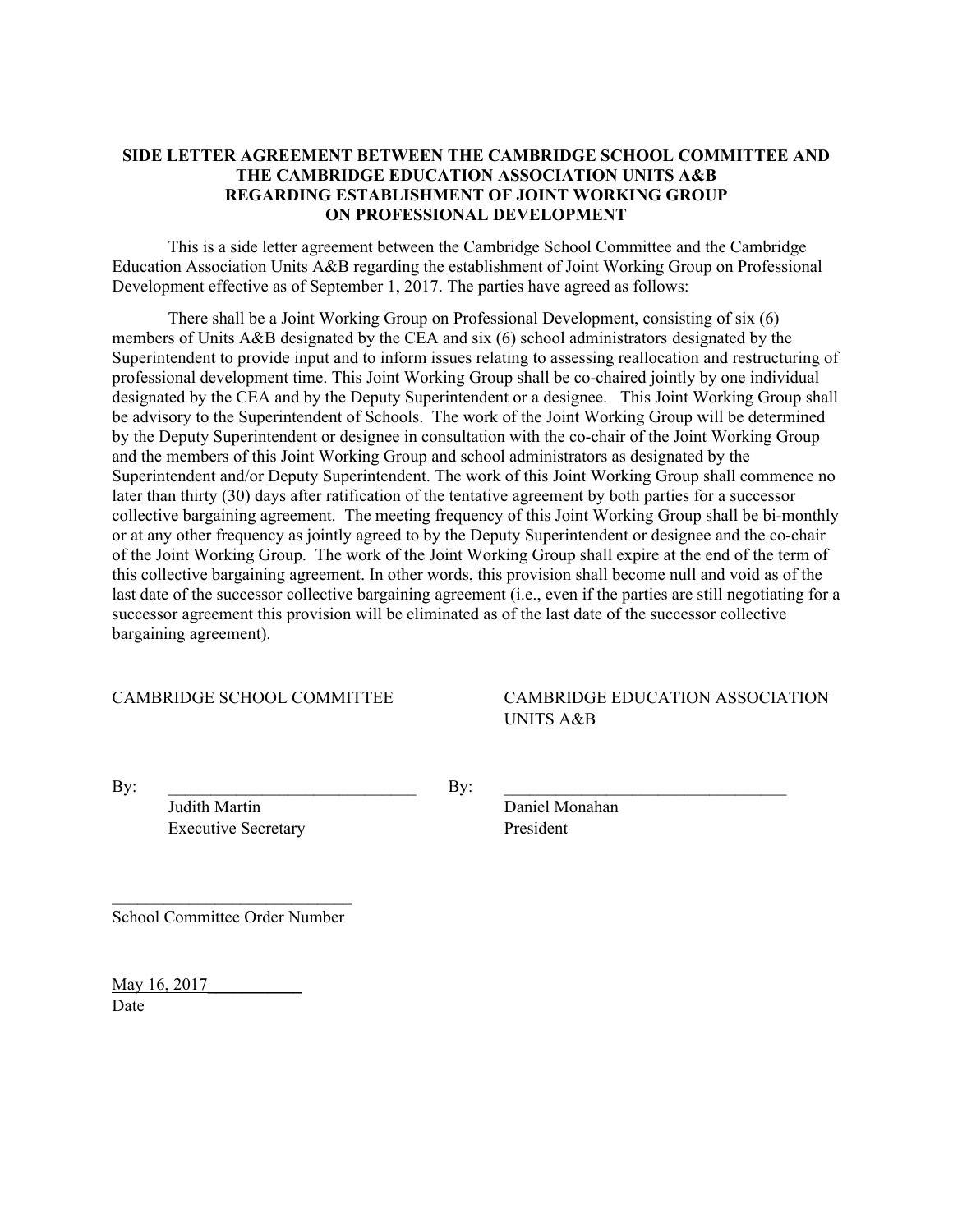# **SIDE LETTER AGREEMENT BETWEEN THE CAMBRIDGE SCHOOL COMMITTEE AND THE CAMBRIDGE EDUCATION ASSOCIATION UNITS A&B REGARDING ADMINISTRATIVE GUIDELINES ON FACILITIES**

This is a side letter agreement between the Cambridge School Committee and the Cambridge Education Association Units A&B regarding administrative guidelines on facilities effective as of September 1, 2017. The parties acknowledge that the school district is continuing to implement the following administrative guidelines:

# 1. Building Moves

 Prior to the finalization of a building move plan, the principal/head of upper school of the impacted school and a Superintendent's representative will hold a meeting with faculty of the school to present an overview of the move and receive input and questions from faculty and staff.

# 2. Major Renovation/New Construction

Whenever a major renovation or a new construction of a building is planned, input from the appropriate staff and faculty will be solicited and such input would come through meetings with architects or the Superintendent's designee prior to the design of a building.

# 3. Maintenance Related Issues

Faculty and staff will be advised to report all maintenance related issues to the senior building custodian, who shall address the issue if possible or enter a work order into the online job request system for requests requiring central maintenance staff attention. If a teacher's needs are not being responded to, faculty and staff are advised to bring the maintenance request to the principal/head of upper school or his/her designee.

# 4. Building Walkthroughs

When requested, the Superintendent or designee will arrange for a building walkthrough for CEA Reps prior to the first day of school in any building that is newly renovated or has undergone a major renovation.

# 5. Building Health and Safety

Whenever a faculty or staff member feels that there is a health or safety issue related to facility conditions, he/she shall bring the concern to the principal, who will promptly report it to the Facilities Director for response, and a status update will be communicated to the faculty or staff member within ten  $(10)$  business days whenever possible.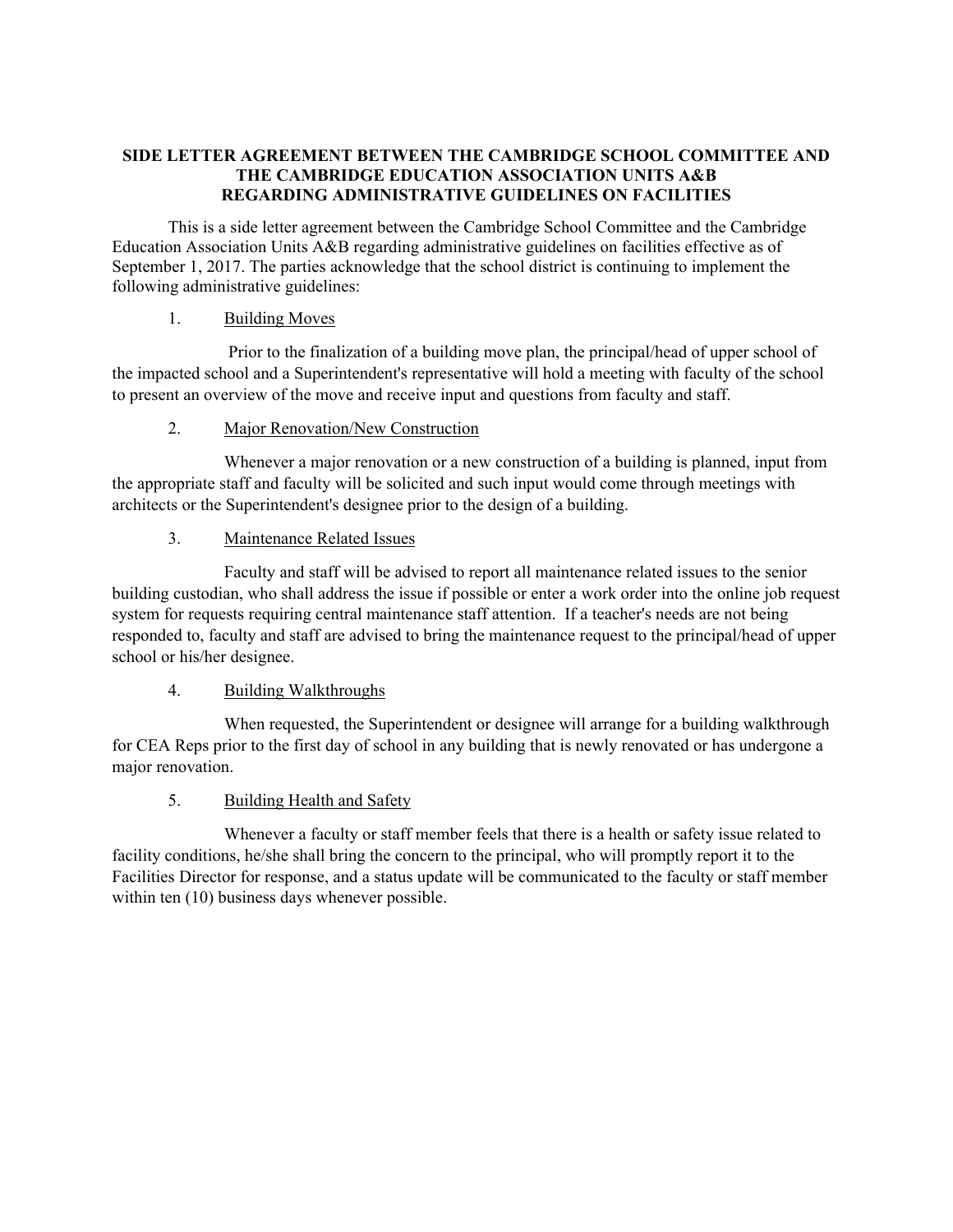# 6. Shared Space

The school district will review existing protocols for outside users and will solicit input from faculty/staff in the development of new protocols.

# CAMBRIDGE SCHOOL COMMITTEE CAMBRIDGE EDUCATION ASSOCIATION UNITS A&B

 $\mathbf{By:}$ 

Judith Martin Daniel Monahan Executive Secretary President

 $\mathcal{L}_\text{max}$ School Committee Order Number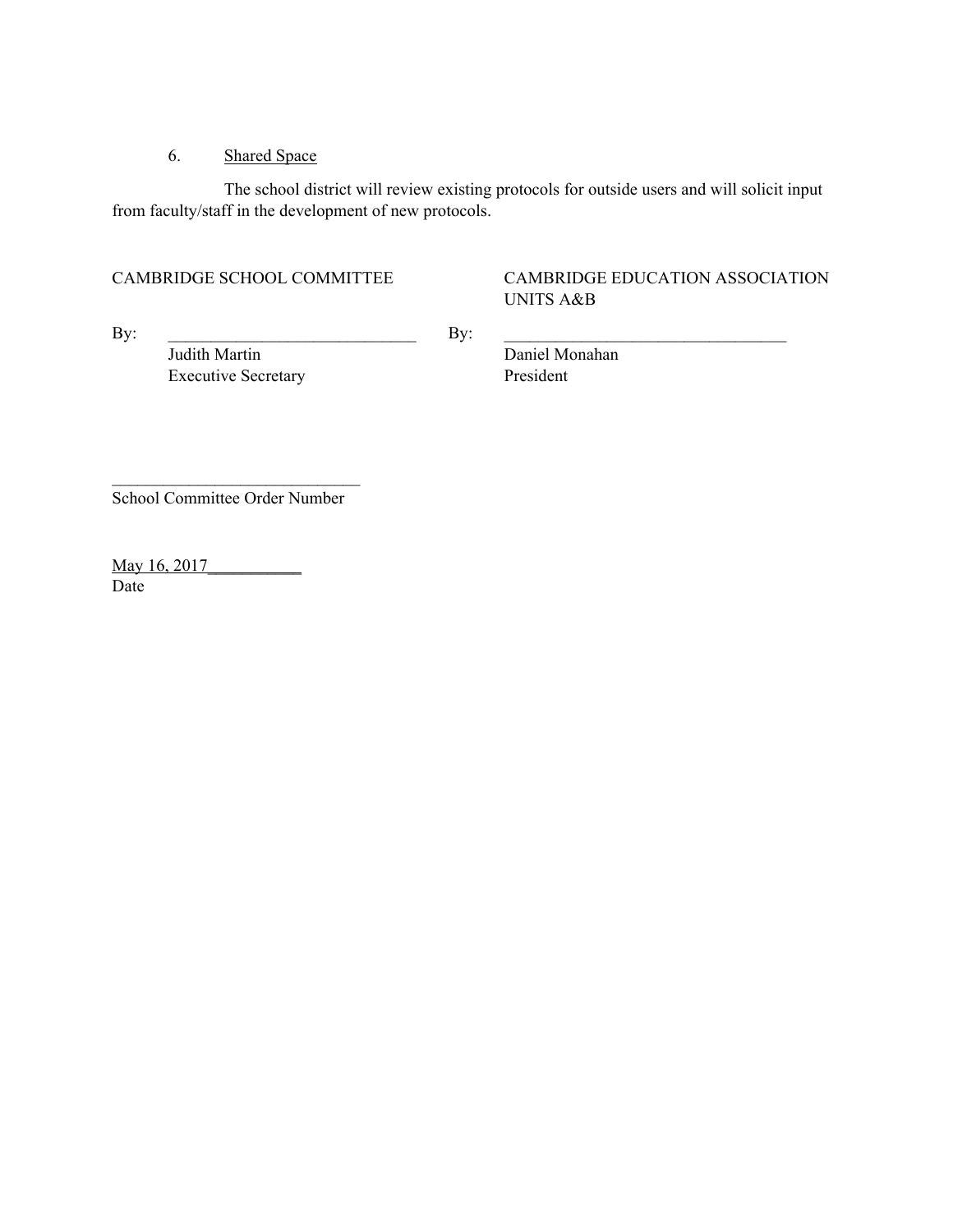# **SIDE LETTER AGREEMENT BETWEEN THE CAMBRIDGE SCHOOL COMMITTEE AND THE CAMBRIDGE EDUCATION ASSOCIATION UNITS A&B REGARDING ESTABLISHMENT OF CRLS EXTRA CURRICULAR COMMITTEE**

This is a side letter agreement between the Cambridge School Committee and the Cambridge Education Association Units A&B regarding the establishment of CRLS Extra Curricular Committee effective as of September 1, 2017. The parties have agreed as follows:

A. The Cambridge Rindge and Latin School ("CRLS") administration will create an extracurricular committee consisting of two (2) CEA Unit B members and two (2) CEA Unit A members who are employed and currently assigned to CRLS that are designated by the CEA. This Committee will be advisory to the principal of CRLS. This Committee will meet monthly to review proposals for student extracurricular clubs at CRLS. This Committee will make recommendations to the CRLS principal for stipends for club advisors to student extracurricular clubs in accordance with the process detailed below. All recommendations must fall within and are subject to the constraints of the CRLS budget that is allocated annually to student extracurricular clubs.

B. Club advisors will submit proposals for club compensation to the Extra Curricular Committee that will include:

- a. Estimated student participation based on previous year's attendance or projected attendance for new clubs.
- b. Frequency of meetings
- c. List of Events
- d. Total estimated student contact hours (outside the school day)

C. The Extra Curricular Committee will make a recommendation to the principal for the stipend for each student extracurricular club based on the following tiered system. Student extracurricular Clubs with multiple advisors will have the single stipend equally divided among the multiple advisors.

| a. | <b>Student Count</b>                               |                    |                |                |
|----|----------------------------------------------------|--------------------|----------------|----------------|
|    | $\mathbf{1}$ .                                     | $3 - 20$ students  | 1 point        |                |
|    | $\overline{\mathbf{11}}$ .                         | $21 - 40$ students | 2 points       |                |
|    | iii                                                | $41+$ students     | 3 points       |                |
| b. | Student contact Hours (outside of contractual day) |                    |                |                |
|    | i.                                                 | $1 - 36$ hours     | 1 point        |                |
|    | ii.                                                | $37 - 50$ hours    | 2 points       |                |
|    | iii                                                | $51+$ hours        | 3 points       |                |
| c. | Final Tier Status by points determined above       |                    |                |                |
|    | $\mathbf{1}$                                       | Tier I             | 2 points       | Stipend \$720  |
|    | ii.                                                | Tier 2             | $3 - 4$ points | Stipend \$1500 |
|    | .<br>111                                           | Tier 3             | $5 - 6$ points | Stipend \$4000 |

D. After November 1st of each school year, club advisors may submit proposals to the Extra Curricular Committee for additional clubs.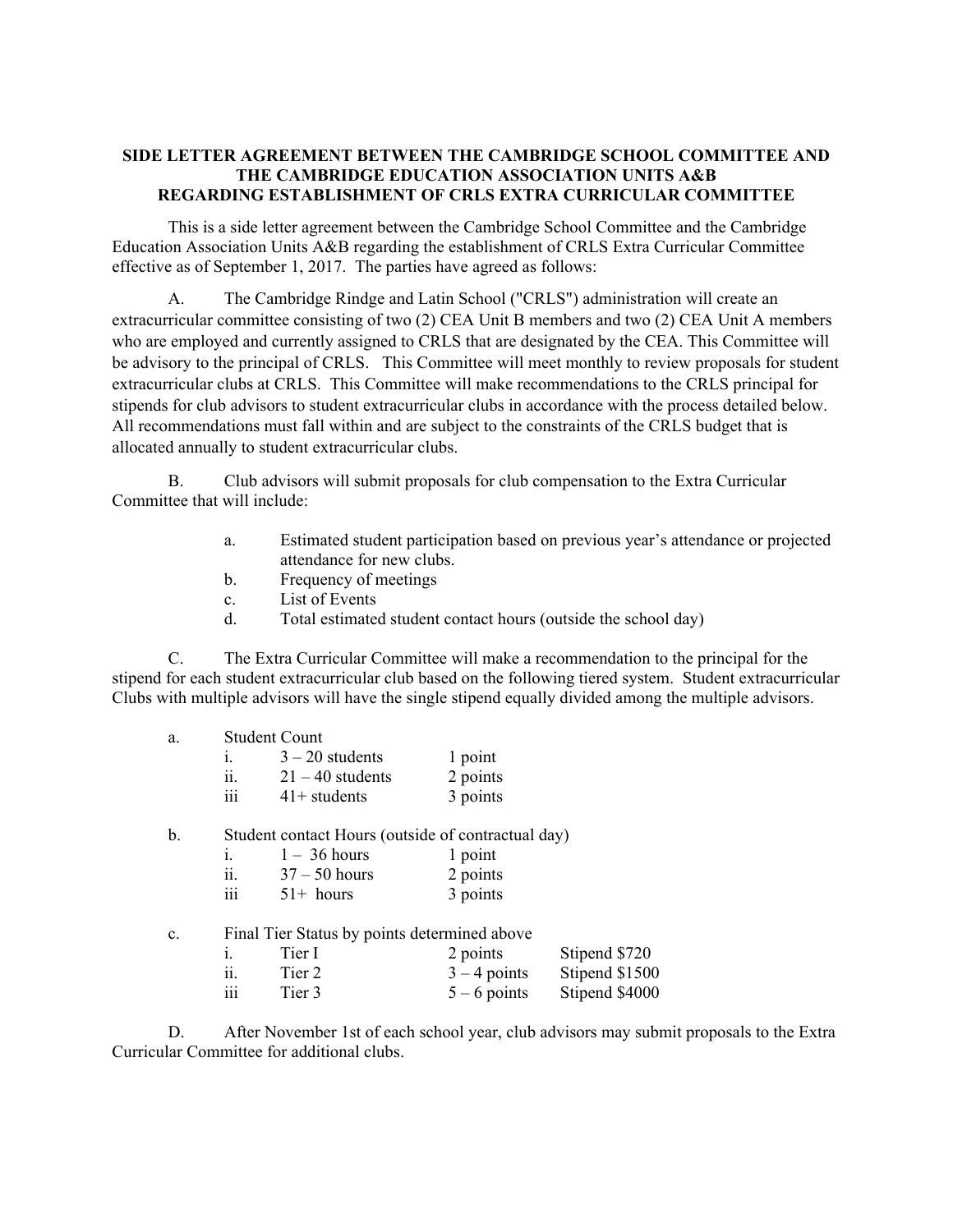E. Club Advisors will submit final reports on club work at the end of the year to the Extra Curricular Committee and the CRLS principal.

F. Stipends will be prorated for less than full completion of club advisor duties.

CAMBRIDGE SCHOOL COMMITTEE CAMBRIDGE EDUCATION ASSOCIATION UNITS A&B

 $\mathbf{By:}$ Judith Martin Daniel Monahan Executive Secretary President

 $\mathcal{L}_\text{max}$ School Committee Order Number